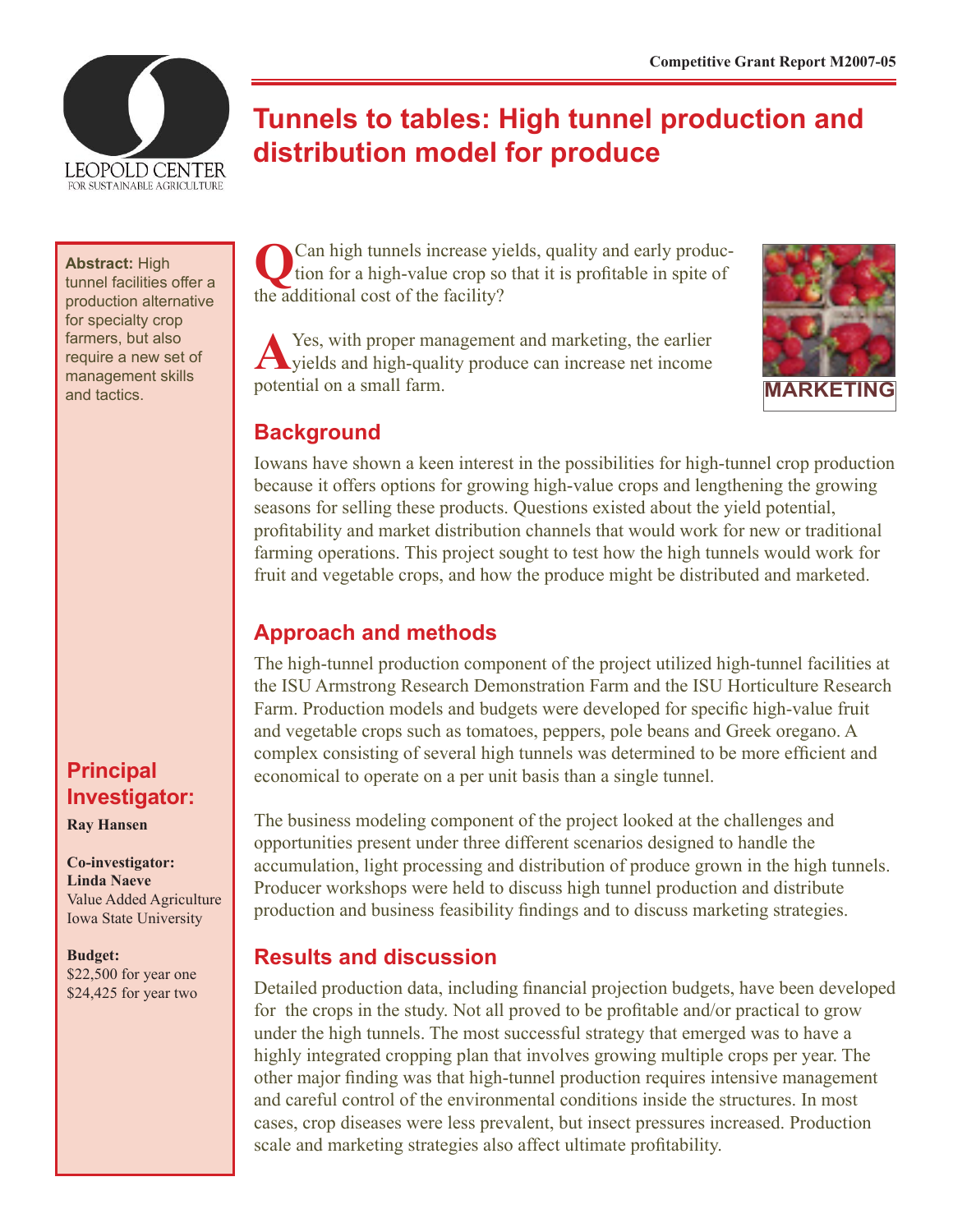

*Armstrong high tunnel, south end.*

High-tunnel production may allow produce to reach the market earlier and extends the growing season for some crops, such as tomatoes, peppers, green beans, cucumbers, strawberries, raspberries, and blackberries.

### **Conclusions**

There is tremendous potential to develop a variety of profitable business models using high-tunnel production. However, the production method and supporting business infrastructure require a high degree of attention to detail and diligent management. Profitability also hinges on carefully scheduled production calendars and making maximum use of the facility by producing multiple crops.

Matching production scope to processing and marketing capacity is critical to success.

# **Impact of results**

Awareness of the high-tunnel production process was increased by the four field days and workshops held at the ISU Armstrong Research Farm (fall 2005 and 2006) and the ISU Horticulture Research Farm (spring 2005 and summer 2007). Materials generated by the project are available on several web sites, cited below.

Based on the project findings, producers can increase their seasonal production of locally grown, high-quality produce to nine months and enhance their net income by adding high tunnels on their farms. Investigators are pursuing continued programming opportunities, resources and educational venues related to high-tunnel technology.

Models have been developed that will be useful for producers developing business plans, or seeking funding for a high-tunnel operation and/or the light processing and packing infrastructure that will allow them to expand their market reach.

### **Education and outreach**

Four workshops attended by more than 100 people were held during the twoyear project. Findings have been shared through the ISU horticulture program (http://www.public.iastate.edu/~taber/Extension/Progress%20Rpts.htm), Extension Value Added Agriculture (www.iavaap.org) and on the agricultural marketing web site (www.AgMRC.com).

Presentations on the project results were made at conferences for the Iowa Fruit and Vegetable Growers and the Great Plains Fruit and Vegetable Growers, as well as at a National Agricultural Plastics Congress.

# **Leveraged funds**

Bernie Havlovic, Armstrong Research and Demonstration Farm superintendent, and Nick Howell, Horticulture Research Farm superintendent, and their staffs provided assistance, labor, and expertise to the project. High-tunnel facilities at Armstrong were made available through funding from the Wallace Foundation and support from